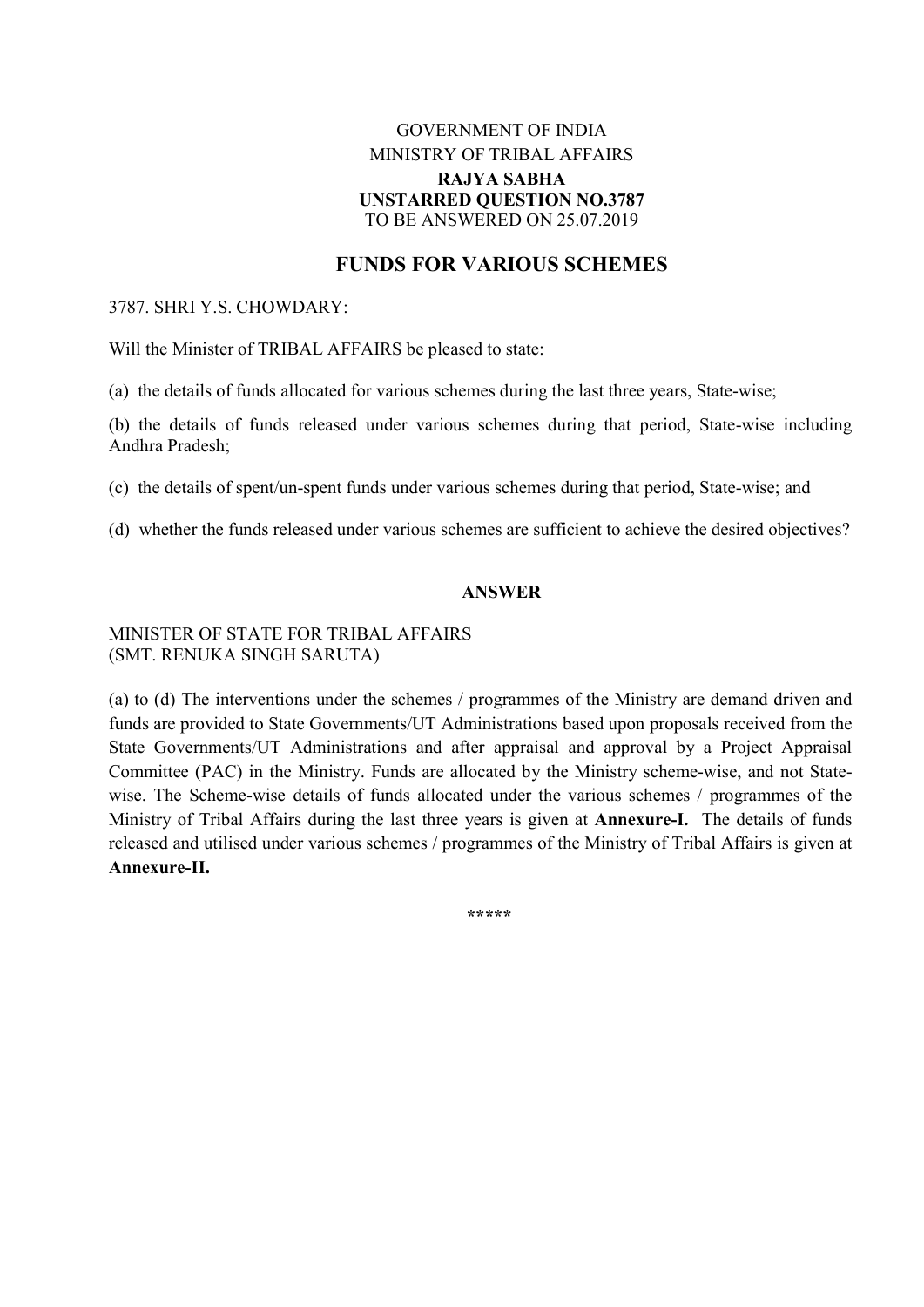# Annexure referred in reply to part (a) to (d) of Rajya Sabha Unstarred Question No. 3787 for 25.07.2019 by SHRI Y.S. CHOWDARY regarding " FUNDS FOR VARIOUS SCHEMES"

### Scheme-wise details of Budget Estimate and Revised under the scheme / programmes of the Ministry of Tribal Affairs during the last three years.

|  | (Rs. in Crore) |
|--|----------------|
|--|----------------|

| SI.<br>No.     | <b>Name of Scheme / Programmes</b>                                                                                   | BE      | RE      | BE      | RE      |         | <b>RE</b> |
|----------------|----------------------------------------------------------------------------------------------------------------------|---------|---------|---------|---------|---------|-----------|
|                |                                                                                                                      |         | 2016-17 |         | 2017-18 |         | 2018-19   |
| 1              | Special Central Assistance<br>to Tribal<br>Sub Scheme (SCA to TSS)                                                   | 1250.00 | 1200.00 | 1350.00 | 1350.00 | 1350.00 | 1350.00   |
|                | Grants under Article 275 (1) of the<br>Constitution                                                                  | 1400.00 | 1260.00 | 1500.01 | 1500.00 | 1800.01 | 1820.00   |
| $\overline{2}$ | Eklavya Model Residential School                                                                                     | Nil     | Nil     | Nil     | Nil     | Nil     | Nil       |
| $\overline{3}$ | Support to NSTFDC                                                                                                    | 70.00   | 60.00   | 60.00   | 55.00   | 65.00   | 65.00     |
| $\overline{4}$ | Van Bandhu Kalyan Yojana                                                                                             | 1.00    | 1.00    | 0.01    | Nil     | 0.01    | Nil       |
| 5              | Aid<br>Voluntary<br>Grant-in-<br>$\overline{a}$<br>Organizations<br>working<br>for<br>the<br><b>Scheduled Tribes</b> | 120.00  | 120.00  | 120.00  | 120.00  | 130.00  | 120.00    |
| 6              | Strengthening of Educational among ST<br>Girls                                                                       | Nil     | Nil     | Nil     | Nil     | Nil     | Nil.      |
| $\overline{7}$ | Development of Particularly Vulnerable<br>Tribal Group (PVTG)                                                        | 200.00  | 340.00  | 270.00  | 240.00  | 260.00  | 250.00    |
| 8              | Institutional Support for Development<br>and Marketing of Tribal Products-<br><b>TRIFED</b>                          | 49.00   | 49.00   | 49.00   | 44.95   | 54.15   | 72.50     |
| 9              | Support to Tribal Research Institutes<br>(TRIs)                                                                      | 21.00   | 17.00   | 80.00   | 80.00   | 100.00  | 100.00    |
| 10             | Minimum Support Price for Minor<br>Forest Produce (MSP for MFP)                                                      | 158.00  | 3.00    | 100.00  | 25.00   | 130.00  | 97.47     |
| 11             | National Fellowship and Scholarship for<br>Higher Education of ST students                                           | 50.00   | 80.00   | 120.00  | 100.00  | 100.00  | 100.00    |
| 12             | Scholarship to the ST Students for<br>Studies Abroad                                                                 | 1.00    | 0.39    | 1.00    | 1.00    | 2.00    | 2.00      |
| 13             | Pre-Matric Scholarship for ST students                                                                               | Nil     | Nil     | 265.00  | 318.00  | 350.00  | 310.00    |
| 14             | Post-Matric Scholarship for ST students                                                                              | Nil     | Nil     | 1347.07 | 1436.00 | 1586.00 | 1643.03   |
| 15             | Boys & Girls Hostels                                                                                                 | Nil     | Nil     | 10.00   | 7.00    | Nil     | Nil       |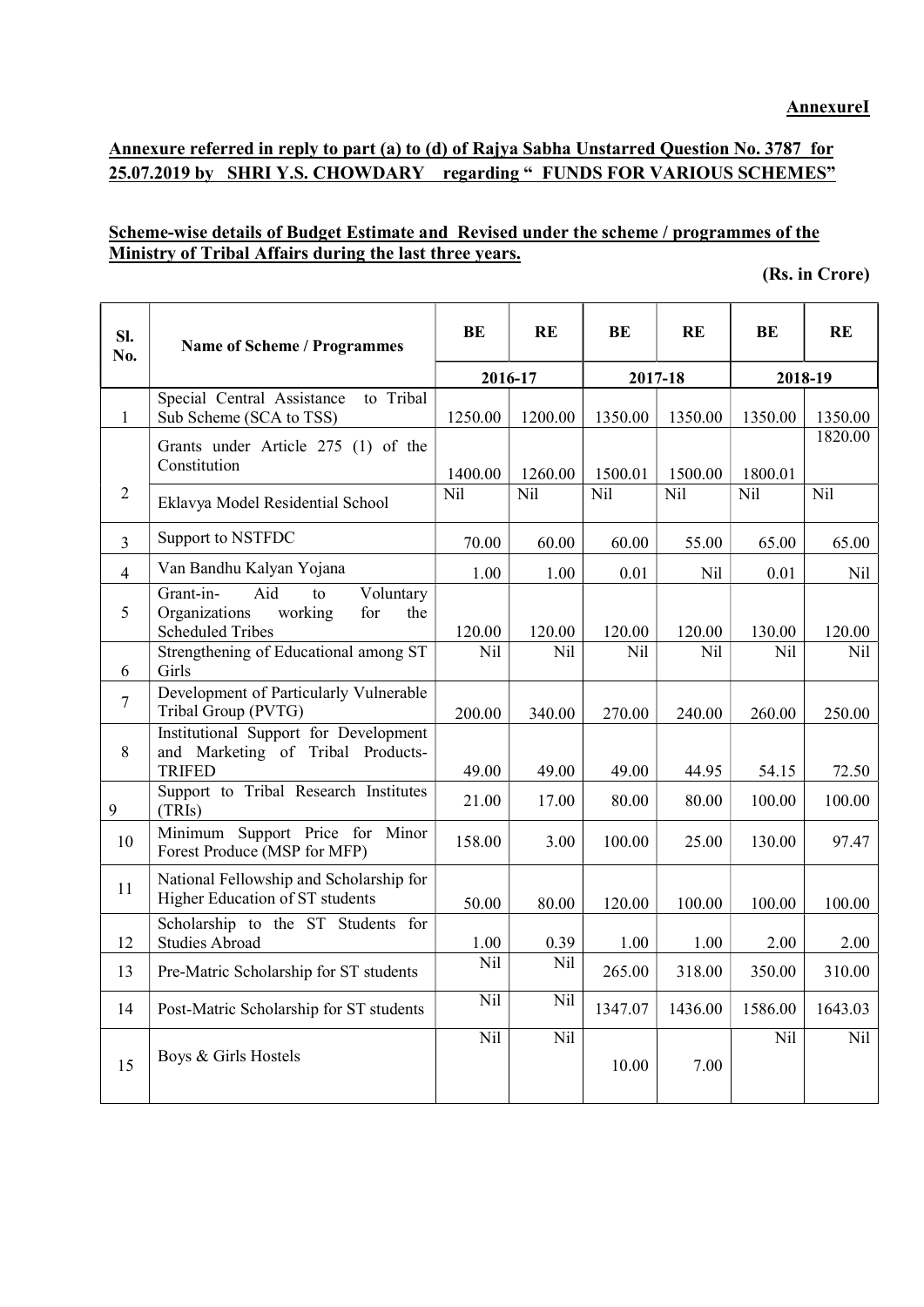| SI.<br>No. | <b>Name of Scheme</b>                                                       | BE      | <b>RE</b> | BE      | <b>RE</b> | BE      | RE      |  |
|------------|-----------------------------------------------------------------------------|---------|-----------|---------|-----------|---------|---------|--|
|            |                                                                             | 2016-17 |           | 2017-18 |           | 2018-19 |         |  |
| 16         | Ashram Schools                                                              | Nil     | Nil       | 10.00   | 7.00      | Nil     | Nil     |  |
| 17         | Vocational Training Centers (NGOs)                                          | Nil     | Nil       | Nil     | Nil       | Nil     | Nil     |  |
| 18         | Vocational Training Centers (States)                                        | Nil     | Nil       | 3.00    | Nil       | Nil     | Nil     |  |
| 19         | Umbrella Programme for Development<br>of Scheduled Tribes: Tribal Education | 1454.22 | 1659.84   | Nil     | Nil       | Nil     | Nil     |  |
| 20         | Tribal Festivals, Research Information                                      |         |           |         |           |         |         |  |
|            | & Mass Education                                                            | 17.39   | 6.39      | 12.04   | 6.35      | 25.00   | 25.00   |  |
|            | <b>Total</b>                                                                | 4791.61 | 4796.62   | 5297.13 | 5290.30   | 5952.17 | 5955.00 |  |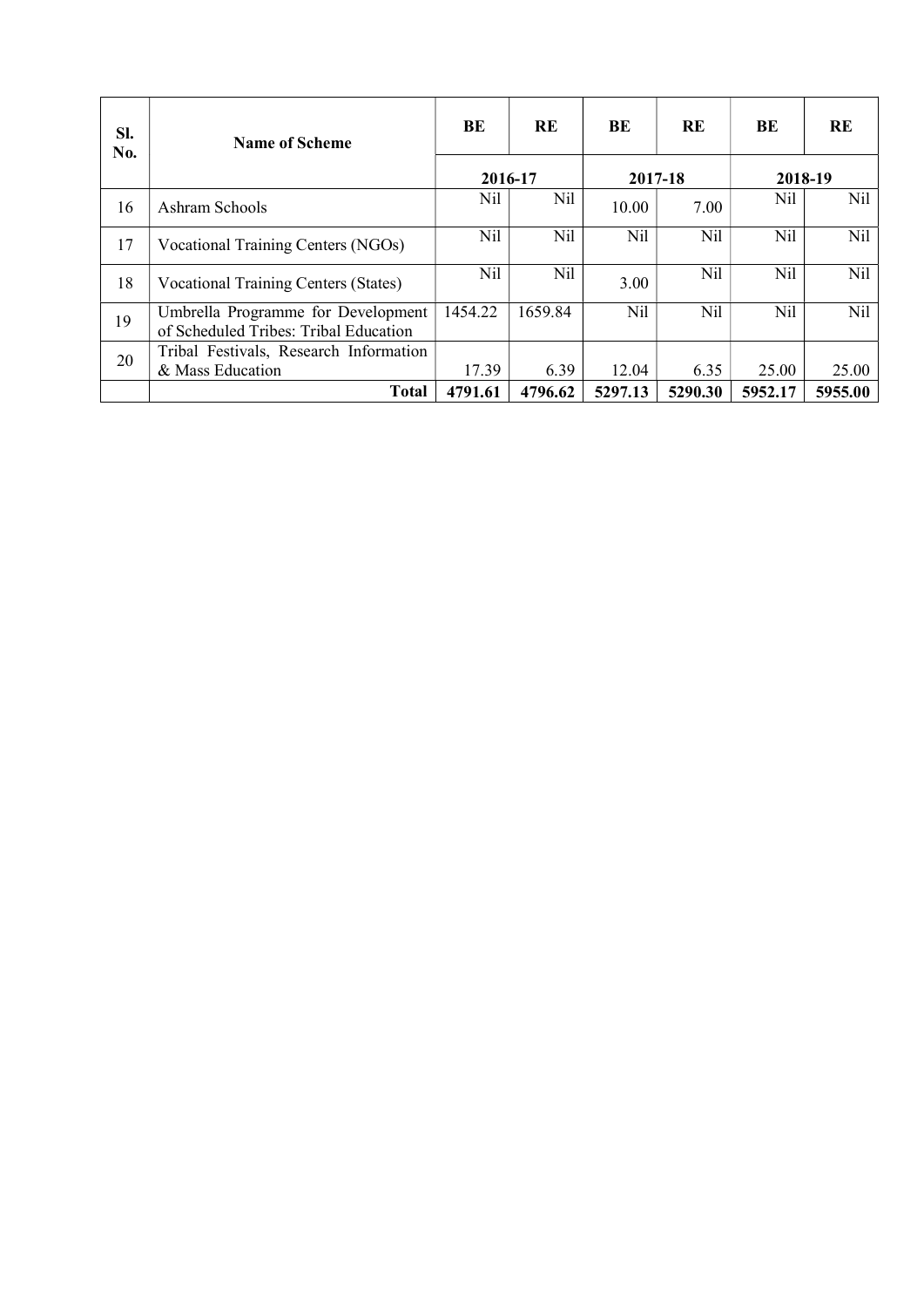### Annexure referred in reply to part (a) to (d) of Rajya Sabha Unstarred Question No. 3787 for 25.07.2019 by SHRI Y.S. CHOWDARY regarding " FUNDS FOR VARIOUS SCHEMES"

State-wise details of funds released under the various schemes of the Ministry of Tribal Affairs during the last three years.

I. Special Central Assistance to Tribal Sub Scheme (SCA to TSS):

|                 |                      | (Rs. in Lakh)                   |                        |                                 |                 |                                 |                        |
|-----------------|----------------------|---------------------------------|------------------------|---------------------------------|-----------------|---------------------------------|------------------------|
| SI.             | <b>States</b>        | 2016-17                         |                        | 2017-18                         |                 |                                 | 2018-19                |
| No.             |                      | <b>Funds</b><br><b>Released</b> | <b>Utilised</b>        | <b>Funds</b><br><b>Released</b> | <b>Utilised</b> | <b>Funds</b><br><b>Released</b> | <b>Utilised</b>        |
| $\mathbf{1}$    | Andhra Pradesh       | 5000.42                         | 5000.42                | 3624.77                         | 3624.77         | 5617.3900                       | <b>NR</b>              |
| $\overline{2}$  | Arunachal Pradesh    | Nil                             | Nil                    | Nil                             | Nil             | 2211.8300                       | $\overline{\text{NR}}$ |
| 3               | Assam                | 3407.80                         | 1930.57                | Nil                             | Nil             | Nil                             | Nil                    |
| $\overline{4}$  | Bihar                | 743.74                          | $\overline{\text{NR}}$ | Nil                             | Nil             | Nil                             | Nil                    |
| 5               | Chhatisgarh          | 11717.82                        | 11717.82               | 14327.57                        | 13125.49        | 10342.6500                      | 10342.65               |
| 6               | Goa                  | 455.68                          | 455.68                 | 559.09                          | NR              | 352.3100                        | $\overline{\text{NR}}$ |
| $\overline{7}$  | Gujarat              | 9488.00                         | 9488.00                | 10270.41                        | 8934.63         | 11765.3800                      | $\overline{\text{NR}}$ |
| $\overline{8}$  | Himachal Pradesh     | 1959.39                         | 1959.39                | 2291.20                         | 2291.20         | 3627.9975                       | 3517.26                |
| $\overline{9}$  | J & K                | 3671.61                         | 3671.61                | 3626.50                         | 3626.500        | 3749.8000                       | 173.60                 |
| 10              | Jharkhand            | 9820.75                         | 8656.91                | 11372.49                        | 3676.43         | 8564.5200                       | 545.90                 |
| 11              | Karnataka            | 5100.00                         | 5100.00                | 5955.37                         | 3750.55         | 5347.7600                       | NR                     |
| 12              | Kerala               | 808.09                          | 288.10                 | 808.43                          | 367.06          | 335.0000                        | $\rm NR$               |
| $\overline{13}$ | Madhya Pradesh       | 19236.61                        | 15715.58               | 22828.70                        | 9120.00         | 16968.9700                      | $\overline{\text{NR}}$ |
| 14              | Maharashtra          | 9547.00                         | 9547.00                | 13760.38                        | 13760.38        | 13802.5700                      | 2760.35                |
| $\overline{15}$ | Manipur              | 2260.00                         | 2260.00                | 3790.38                         | 3790.38         | 5442.4800                       | NR                     |
| $\overline{16}$ | Meghalaya            | Nil                             | Nil                    | Nil                             | Nil             | 2739.2000                       | $\overline{\text{NR}}$ |
| $\overline{17}$ | Mizoram              | Nil                             | Nil                    | Nil                             | Nil             | 1220.0000                       | $\overline{\text{NR}}$ |
| $\overline{18}$ | Nagaland             | Nil                             | Nil                    | Nil                             | Nil             | 3225.0000                       | NR                     |
| $\overline{19}$ | Odisha               | 11806.27                        | 11806.27               | 11975.00                        | 2100.00         | 17553.2200                      | $\overline{\text{NR}}$ |
| 20              | Rajasthan            | 11072.90                        | 11072.90               | 10051.83                        | 10051.83        | 10327.9300                      | 2093.58                |
| $\overline{21}$ | Sikkim               | 1497.62                         | 399.95                 | 5986.00                         | 242.89          | 0.0000                          | Nil                    |
| $\overline{22}$ | Tamilnadu            | 600.00                          | 486.58                 | 894.10                          | 645.09          | 315.0000                        | $\overline{\text{NR}}$ |
| 23              | Telangana            | 3845.35                         | 3845.35                | 4493.55                         | 1436.39         | 2850.3225                       | $\overline{\text{NR}}$ |
| $\overline{24}$ | Tripura              | 1345.76                         | 1245.70                | 1649.77                         | 1602.69         | 1294.3800                       | $\overline{\text{NR}}$ |
| 25              | Uttarakhand          | Nil                             | Nil                    | 679.00                          | 247.73          | 1012.8800                       | $\overline{\text{NR}}$ |
| 26              | <b>Uttar Pradesh</b> | 121.92                          | <b>NR</b>              | 458.35                          | NR              | 0.0000                          | Nil                    |
| $\overline{27}$ | West Bengal          | 5995.50                         | 5995.50                | 5397.11                         | 5397.11         | 5833.4100                       | $\overline{\text{NR}}$ |
|                 | <b>Total</b>         | 119502.230                      | 110643.33              | 134800.00                       | 87791.12        | 134500.00                       | 19433.34               |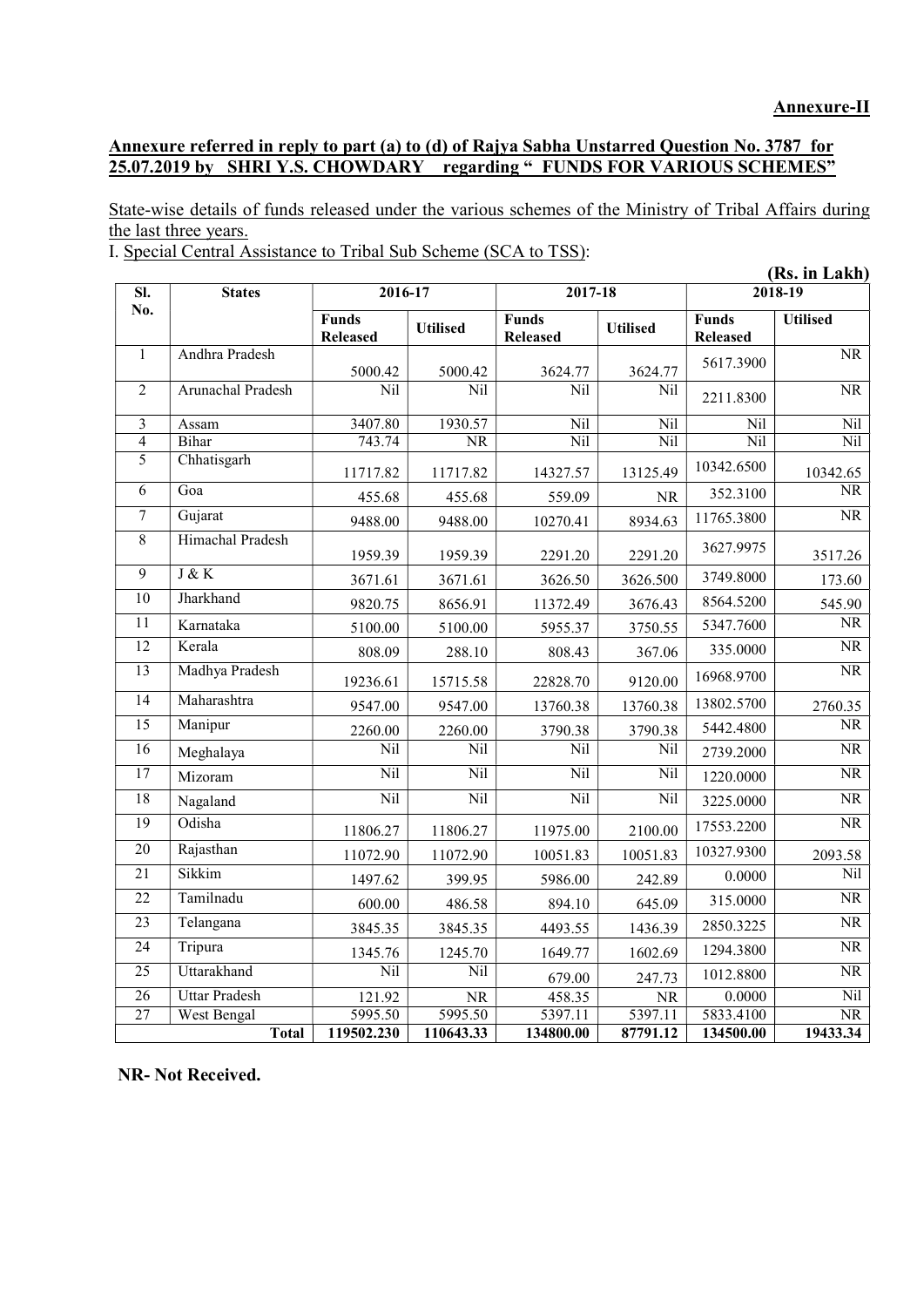# II. Grants under Article 275(1) of the Constitution:

(Rs. in Lakh)

| SI.             |                      |                                 | 2016-17         | 2017-18                         |                 | 2018-19                         |                 |
|-----------------|----------------------|---------------------------------|-----------------|---------------------------------|-----------------|---------------------------------|-----------------|
| No.             | <b>States</b>        | <b>Funds</b><br><b>Released</b> | <b>Utilised</b> | <b>Funds</b><br><b>Released</b> | <b>Utilised</b> | <b>Funds</b><br><b>Released</b> | <b>Utilised</b> |
| $\mathbf{1}$    | Andhra Pradesh       | 2869.43                         | 2869.43         | 4591.11                         | 757.26          | 6390.77                         | <b>NR</b>       |
| $\overline{2}$  | Arunachal Pradesh    | 6580.53                         | 6580.53         | 8378.82                         | 3324.68         | 12170.52                        | <b>NR</b>       |
| $\overline{3}$  | Assam                | 844.12                          | 618.82          | Nil                             | Nil             | 3916.32                         | 19.56           |
| $\overline{4}$  | Bihar                | 1467.58                         | 1433.88         | 991.89                          | <b>NR</b>       | Nil                             | Nil             |
| 5               | Chhattisgarh         | 10488.52                        | 10488.52        | 10964.49                        | 10964.49        | 11352.92                        | <b>NR</b>       |
| 6               | Goa                  | 450.00                          | 126.19          | 103.00                          | <b>NR</b>       | 345.66                          | <b>NR</b>       |
| $\overline{7}$  | Gujarat              | 9739.02                         | 9739.02         | 11384.08                        | 6504.78         | 11648.20                        | <b>NR</b>       |
| 8               | Himachal Pradesh     | 1595.87                         | 1595.87         | 2074.70                         | 2074.70         | 3378.16                         | 3242.16         |
| 9               | Jammu & Kashmir      | 3539.66                         | 156.77          | 3049.06                         | <b>NR</b>       | 2051.79                         | <b>NR</b>       |
| 10              | Jharkhand            | 9489.38                         | 6254.74         | 12386.93                        | 4217.01         | 7354.30                         | 2359.68         |
| 11              | Karnataka            | 4664.00                         | 4664.00         | 5881.74                         | 5065.81         | 5220.61                         | 1741.610        |
| 12              | Kerala               | 695.58                          | 412.86          | 803.17                          | <b>NR</b>       | 472.28                          | <b>NR</b>       |
| 13              | Madhya Pradesh       | 14971.43                        | 14971.43        | 22399.48                        | 4587.92         | 24635.30                        | <b>NR</b>       |
| 14              | Maharashtra          | 11536.53                        | 11536.53        | 13862.24                        | 12862.24        | 17015.91                        | 1766.34         |
| 15              | Manipur              | $\overline{1694.40}$            | 1694.40         | 2308.80                         | 2308.80         | 5367.65                         | <b>NR</b>       |
| 16              | Meghalaya            | 1576.21                         | 536.36          | 3603.40                         | 875.00          | 5129.79                         | <b>NR</b>       |
| 17              | Mizoram              | 1927.49                         | 1927.49         | 2504.41                         | 2504.41         | 3507.71                         | 2876.55         |
| 18              | Nagaland             | 6368.00                         | 6368.00         | 4434.11                         | 4434.11         | 9194.49                         | 4368.51         |
| 19              | Odisha               | 11954.96                        | 11954.96        | 15995.30                        | 2900.00         | 21449.15                        | <b>NR</b>       |
| 20              | Rajasthan            | 10341.39                        | 10341.39        | 10240.58                        | 2048.12         | 13769.23                        | <b>NR</b>       |
| 21              | Sikkim               | 1147.00                         | 1147.00         | 405.30                          | 354.48          | 355.34                          | 354.48          |
| 22              | Tamil Nadu           | 798.24                          | 798.24          | 378.00                          | 219.48          | 773.57                          | <b>NR</b>       |
| 23              | Telangana            | 3608.05                         | 3608.05         | 5015.32                         | <b>NR</b>       | 3248.89                         | <b>NR</b>       |
| $\overline{24}$ | Tripura              | 1280.99                         | 1280.99         | 2040.99                         | 706.59          | 2006.73                         | <b>NR</b>       |
| 25              | <b>Uttar Pradesh</b> | 1138.62                         | 890.12          | 189.00                          | 189.00          | 252.43                          | 252             |
| 26              | Uttarakhand          | Nil                             | Nil             | 1577.56                         | 263.21          | 1255.27                         | <b>NR</b>       |
| 27              | West Bengal          | 5814.37                         | 5814.37         | 5376.51                         | 5376.51         | 9235.73                         | <b>NR</b>       |
|                 | <b>Total</b>         | 126581.37                       | 117801.96       | 150939.99                       | 72538.60        | 181498.72                       | 16994.89        |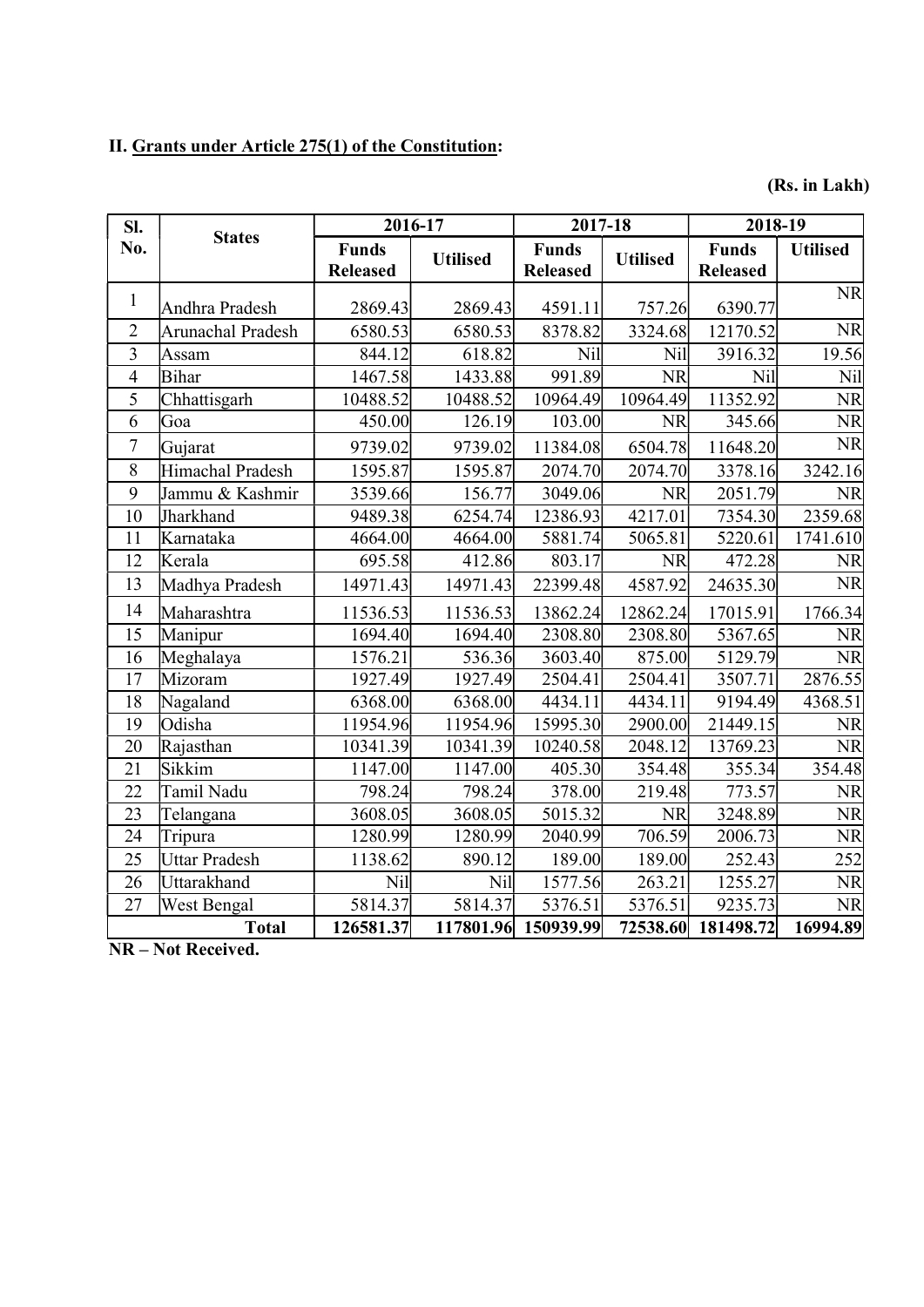| III. Development of Particularly Vulnerable Tribal Groups (PVTGs): |  |
|--------------------------------------------------------------------|--|
|--------------------------------------------------------------------|--|

(Rs. in lakh)

|                  |                              |                                 | 2016-17         |                          | 2017-18         |                          | <b>(119) пр. напа</b><br>2018-19 |
|------------------|------------------------------|---------------------------------|-----------------|--------------------------|-----------------|--------------------------|----------------------------------|
| SI.<br>No.       | <b>Name of State</b>         | <b>Funds</b><br><b>Released</b> | <b>Utilised</b> | Funds<br><b>Released</b> | <b>Utilised</b> | Funds<br><b>Released</b> | <b>Utilised</b>                  |
| $\mathbf{1}$     | Andhra Pradesh               | $\overline{5}105.00$            | 5105.00         | 2076.00                  | 2076.00         | 1837.00                  | <b>NR</b>                        |
| $\overline{2}$   | Andaman & Nicobar<br>Islands | 100.00                          | 57.00           | 200.00                   | Nil             | Nil                      | Nil                              |
| $\overline{3}$   | <b>Bihar</b>                 | 342.87                          | <b>NR</b>       | 295.91                   | 158.47          | Nil                      | Nil                              |
| $\overline{4}$   | Chhattisgarh                 | 1230.00                         | 1230.00         | 1089.50                  | 1089.50         | 1051.50                  | <b>NR</b>                        |
| 5                | Gujarat                      | 779.12                          | 779.12          | 390.67                   | 390.67          | 604.00                   | <b>NR</b>                        |
| 6                | Jharkhand                    | 3120.00                         | 3120.00         | 2043.75                  | 2047.75         | 3295.79                  | <b>NR</b>                        |
| $\boldsymbol{7}$ | Karnataka                    | 136.00                          | 136.00          | 467.00                   | 467.00          | 460.00                   | <b>NR</b>                        |
| $\,8\,$          | Kerala                       | 100.00                          | <b>NR</b>       | 62.00                    | <b>NR</b>       | Nil                      | Nil                              |
| 9                | Madhya Pradesh               | 10460.40                        | 9950.40         | 8232.46                  | 8232.46         | 7998.09                  | <b>NR</b>                        |
| 10               | Maharashtra                  | 2077.00                         | 2077.00         | 1226.25                  | 1226.25         | 1230.26                  | <b>NR</b>                        |
| 11               | Manipur                      | 329.00                          | 329.00          | 195.00                   | 195.00          | 1157.55                  | <b>NR</b>                        |
| 12               | Odisha                       | 1379.00                         | 1379.00         | 1297.00                  | 1012.31         | 3626.00                  | <b>NR</b>                        |
| 13               | Rajasthan                    | 1331.00                         | 1331.00         | 1038.00                  | 1038.00         | 1008.00                  | <b>NR</b>                        |
| 14               | Tamil Nadu                   | 3055.00                         | 2355.00         | 1770.75                  | 1458.55         | Nil                      | Nil                              |
| 15               | Telangana                    | 1139.00                         | 1139.00         | 778.00                   | 778.00          | 533.00                   | <b>NR</b>                        |
| 16               | Tripura                      | 2250.00                         | 2110.28         | 2305.00                  | 1716.63         | 789.53                   | <b>NR</b>                        |
| 17               | West Bengal                  | 574.00                          | 574.00          | 330.76                   | 330.76          | 843.42                   | <b>NR</b>                        |
| 18               | Uttarakhand                  | 292.48                          | 292.48          | 130.00                   | 47.00           | 565.86                   | <b>NR</b>                        |
| 19               | <b>Uttar Pradesh</b>         | Nil                             | Nil             | 17.96                    | NR              | Nil                      | Nil                              |
|                  | <b>Total</b>                 | 33799.87                        | 31964.28        | 23946.01                 | 22264.35        | 25000.00                 | 0.00                             |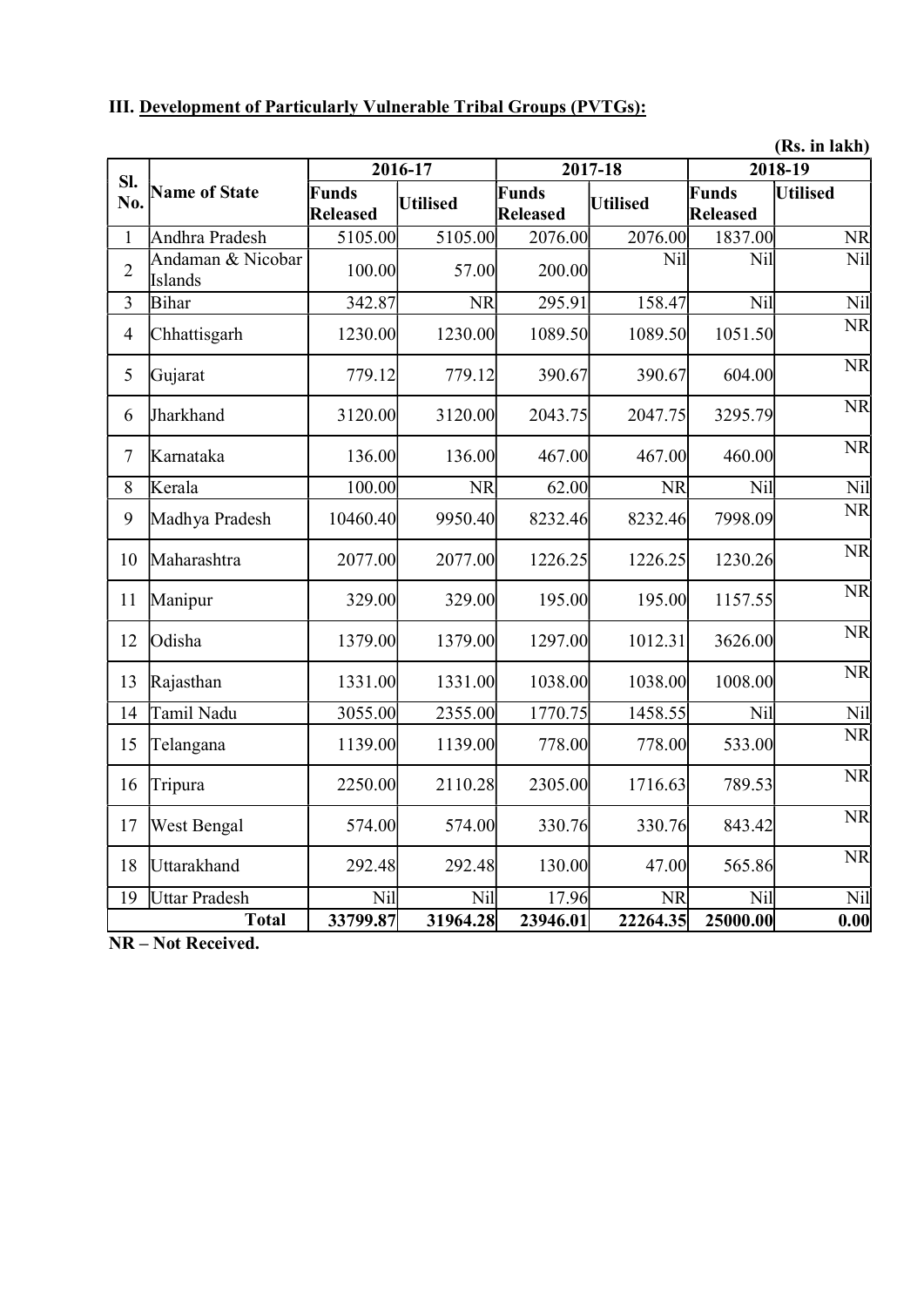|                | $(3\overline{5})$ in lakh) |                         |                 |                         |                 |                         |                 |  |  |  |  |  |
|----------------|----------------------------|-------------------------|-----------------|-------------------------|-----------------|-------------------------|-----------------|--|--|--|--|--|
| Sl.No.         | Name of the State/UT       | 2016-17                 |                 | 2017-18                 |                 |                         | 2018-19         |  |  |  |  |  |
|                |                            | Fund<br><b>Released</b> | <b>Utilised</b> | Fund<br><b>Released</b> | <b>Utilised</b> | Fund<br><b>Released</b> | <b>Utilised</b> |  |  |  |  |  |
| 1              | Andaman & Nicobar          | <b>Nil</b>              | Nil             | Nil                     | Nil             | 5.00                    | <b>NR</b>       |  |  |  |  |  |
| $\overline{2}$ | Andhra Pradesh             | Nil                     | Nil             | 5282.94                 | 5282.94         | 1210.81                 | <b>NR</b>       |  |  |  |  |  |
| $\overline{3}$ | Arunachal Pradesh          | Nil                     | Nil             | Nil                     | Nil             | <b>Nil</b>              | Nil             |  |  |  |  |  |
| $\overline{4}$ | Assam                      | 321.33                  | <b>NR</b>       | Nil                     | Nil             | <b>Nil</b>              | Nil             |  |  |  |  |  |
| 5              | <b>Bihar</b>               | Nil                     | Nil             | Nil                     | Nil             | Nil                     | Nil             |  |  |  |  |  |
| 6              | Chhattisgarh               | 2534.15                 | 2534.15         | 1805.30                 | 1805.30         | 4755.63                 | <b>NR</b>       |  |  |  |  |  |
| $\overline{7}$ | Dadar & Nagar Haveli       | Nil                     | Nil             | Nil                     | Nil             | 20.00                   | <b>NR</b>       |  |  |  |  |  |
| 8              | Daman & Diu                | Nil                     | Nil             | 8.04                    | 8.04            | <b>Nil</b>              | Nil             |  |  |  |  |  |
| 9              | Goa                        | 52.64                   | 52.64           | 3.75                    | 3.75            | 80.83                   | 16.88           |  |  |  |  |  |
| 10             | Gujarat                    | 80.81                   | 80.81           | 3650.84                 | 3650.84         | 4482.31                 | Nil             |  |  |  |  |  |
| 11             | Himachal Pradesh           | 51.21                   | 51.21           | Nil                     | Nil             | 38.91                   | <b>NR</b>       |  |  |  |  |  |
| 12             | Jammu & Kashmir            | <b>Nil</b>              | Nil             | Nil<br><b>Nil</b>       |                 | <b>Nil</b>              | Nil             |  |  |  |  |  |
| 13             | Jharkhand                  | Nil                     | Nil             | 1704.53                 | 1704.53         | 2345.92                 | <b>NR</b>       |  |  |  |  |  |
| 14             | Karnataka                  | Nil                     | Nil             | 1364.59                 | 1364.59         | 1256.31                 | 1003.18         |  |  |  |  |  |
| 15             | Kerala                     | 796.40                  | 796.40          | Nil                     | Nil             | 308.73                  | NR              |  |  |  |  |  |
| 16             | Madhya Pradesh             | Nil                     | Nil             | 5539.17                 | 5539.17         | 5884.33                 | <b>NR</b>       |  |  |  |  |  |
| 17             | Maharasthra                | Nil                     | Nil             | Nil                     | Nil             | <b>Nil</b>              | Nil             |  |  |  |  |  |
| 18             | Manipur                    | 867.38                  | 867.38          | 619.09                  | 619.09          | 773                     | <b>NR</b>       |  |  |  |  |  |
| 19             | Meghalaya                  | Nil                     | Nil             | 156.69                  | 122.94          | Nil                     | Nil             |  |  |  |  |  |
| 20             | Mizoram                    | 336.36                  | 336.36          | 132.25                  | 132.25          | 319.79                  | NR              |  |  |  |  |  |
| 21             | Nagaland                   | Nil                     | Nil             | Nil                     | Nil             | <b>Nil</b>              | Nil             |  |  |  |  |  |
| 22             | Odisha                     | 3376.36                 | 3376.36         | 5134.98                 | 5134.98         | 6665.88                 | 1448.55         |  |  |  |  |  |
| 23             | Rajasthan                  | <b>Nil</b>              | Nil             | 3284.79                 | 3284.79         | 1716.12                 | 1716.12         |  |  |  |  |  |
| 24             | Sikkim                     | Nil                     | Nil             | 25.72                   | 25.72           | 7.97                    | <b>NR</b>       |  |  |  |  |  |
| 25             | Tamil Nadu                 | Nil                     | Nil             | Nil                     | Nil             | Nil                     | Nil             |  |  |  |  |  |
| 26             | Telangana                  | Nil                     | Nil             | 358.02                  | 358.02          | 693.84                  | NR              |  |  |  |  |  |
| 27             | Tripura                    | Nil                     | Nil             | 232.89                  | <b>NR</b>       | Nil                     | Nil             |  |  |  |  |  |
| 28             | <b>Uttar Pradesh</b>       | Nil                     | Nil             | 0.00                    | Nil             | <b>Nil</b>              | Nil             |  |  |  |  |  |
| 29             | Uttrakhand                 | Nil                     | Nil             | 104.44                  | 104.44          | Nil                     | Nil             |  |  |  |  |  |
| 30             | West Bengal                | Nil                     | Nil             | Nil                     | Nil             | 584.62                  | <b>NR</b>       |  |  |  |  |  |
|                | <b>Total</b>               | 8416.64                 | 8095.31         | 29408.03                | 29141.39        | 31150.00                | 4184.73         |  |  |  |  |  |

# 1V . Scheme of Pre-Matric Scholarship for ST students: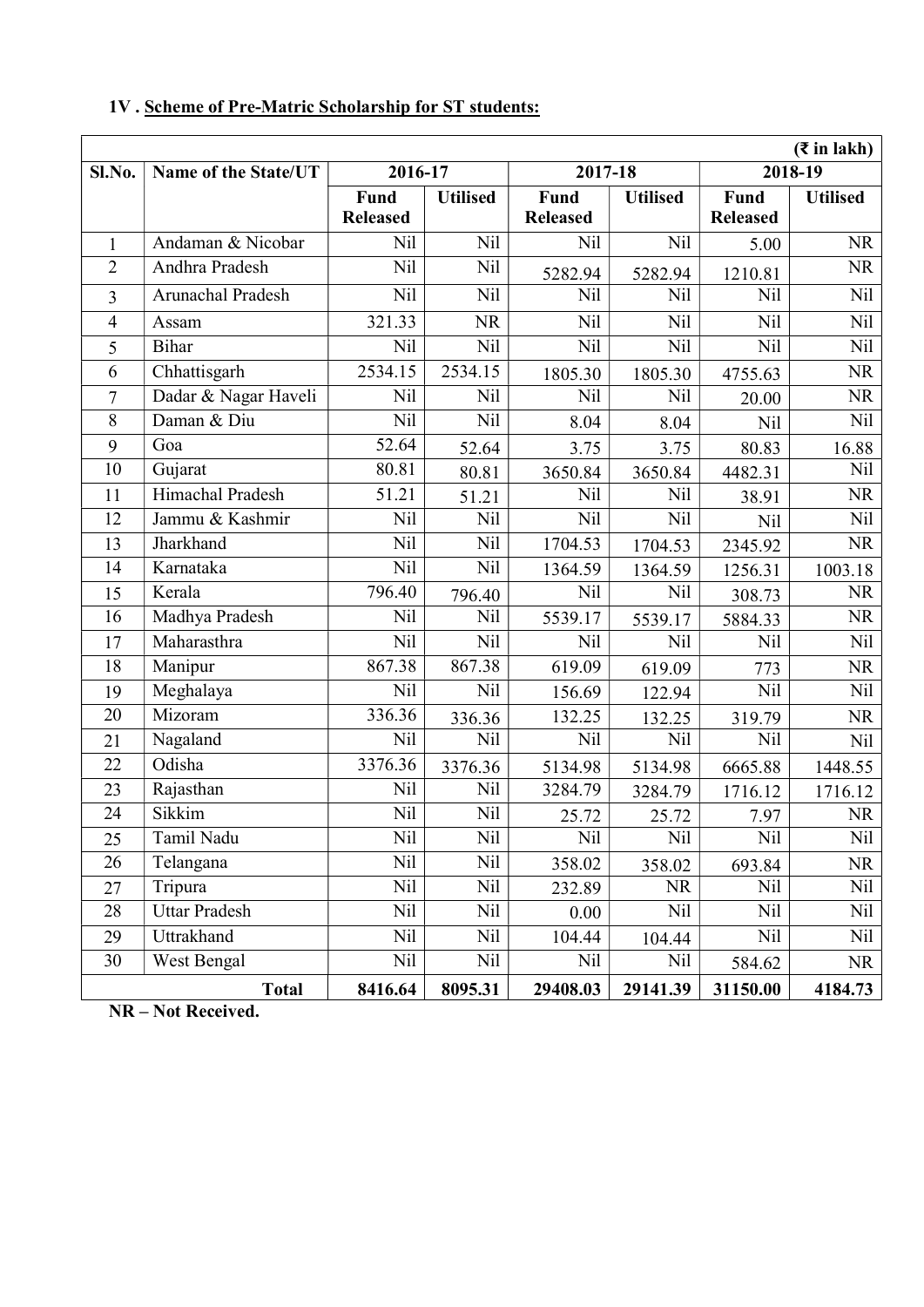|                          | $(3\overline{5})$ in lakh) |                         |                 |                         |                 |                         |                 |  |  |  |  |  |
|--------------------------|----------------------------|-------------------------|-----------------|-------------------------|-----------------|-------------------------|-----------------|--|--|--|--|--|
|                          |                            | 2016-17                 |                 |                         | 2017-18         | 2018-19                 |                 |  |  |  |  |  |
| Sl.No.                   | Name of the State/UT       | Fund<br><b>Released</b> | <b>Utilised</b> | Fund<br><b>Released</b> | <b>Utilised</b> | Fund<br><b>Released</b> | <b>Utilised</b> |  |  |  |  |  |
| $\mathbf{1}$             | A.& N. Islands             | Nil                     | Nil             | Nil                     | <b>Nil</b>      | 10.09                   | <b>NR</b>       |  |  |  |  |  |
| $\overline{2}$           | Andhra Pradesh             | 9777.62                 | 9777.62         | 8269.11                 | 8269.11         | 13945.02                | <b>NR</b>       |  |  |  |  |  |
| 3                        | Arunachal Pradesh          | 1136.32                 | 1136.32         | 5803.65                 | 5803.65         | 1883.82                 | <b>NR</b>       |  |  |  |  |  |
| $\overline{\mathcal{A}}$ | Assam                      | 266.65                  | 266.65          | 2516.48                 | 2516.48         | 3248.03                 | <b>NR</b>       |  |  |  |  |  |
| 5                        | Bihar                      | Nil                     | Nil             | 71.25                   | <b>NR</b>       | Nil                     | <b>Nil</b>      |  |  |  |  |  |
| 6                        | Chhattisgarh               | 2674.82                 | 2674.82         | 3811.26                 | 3811.26         | 4609.57                 | <b>NR</b>       |  |  |  |  |  |
| 7                        | Daman & Diu                | 53.63                   | 53.63           | 26.19                   | 26.19           | 3.41                    | <b>NR</b>       |  |  |  |  |  |
| 8                        | Goa                        | 645.00                  | 645.00          | 364.80                  | 364.80          | 536.26                  | <b>NR</b>       |  |  |  |  |  |
| 9                        | Gujarat                    | 22040.27                | 22040.27        | 14609.74                | 14609.74        | 32429.12                | <b>NR</b>       |  |  |  |  |  |
| 10                       | Himachal Pradesh           | 931.36                  | 931.36          | 3123.36                 | 3123.36         | 278.15                  | <b>NR</b>       |  |  |  |  |  |
| 11                       | Jammu & Kashmir            | 2587.84                 | 2587.84         | 2322.56                 | 1578.20         | 637.93                  | <b>NR</b>       |  |  |  |  |  |
| 12                       | Jharkhand                  | 8148.39                 | 8148.39         | 2716.50                 | 2716.50         | 5281.32                 | <b>NR</b>       |  |  |  |  |  |
| 13                       | Karnataka                  | 8540.00                 | 8540.00         | 8873.31                 | 8873.31         | 7341.33                 | <b>NR</b>       |  |  |  |  |  |
| 14                       | Kerala                     | 3122.00                 | 3122.00         | 2745.46                 | 2745.46         | 2674.37                 | <b>NR</b>       |  |  |  |  |  |
| 15                       | Madhya Pradesh             | 13054.00                | 13054.00        | 10320.50                | 10320.50        | 13405.24                | <b>NR</b>       |  |  |  |  |  |
| 16                       | Maharashtra                | 22092.28                | 22092.28        | 10884.91                | 10884.91        | 15238.15                | <b>NR</b>       |  |  |  |  |  |
| 17                       | Manipur                    | 3385.20                 | 3385.20         | 6382.55                 | 6370.06         | 2026.76                 | <b>NR</b>       |  |  |  |  |  |
| 18                       | Meghalaya                  | 3189.00                 | 3189.00         | 770.50                  | 770.50          | 2457.52                 | <b>NR</b>       |  |  |  |  |  |
| 19                       | Mizoram                    | 4267.52                 | 4267.52         | 2434.73                 | 2434.73         | 3528.21                 | <b>NR</b>       |  |  |  |  |  |
| 20                       | Nagaland                   | 1344.00                 | 1344.00         | 2515.00                 | 2515.00         | 4716.66                 | <b>NR</b>       |  |  |  |  |  |
| 21                       | Odisha                     | 15556.48                | 15556.48        | 8784.18                 | 8784.18         | 14801.92                | 14801.92        |  |  |  |  |  |
| 22                       | Rajasthan                  | 9800.00                 | 9800.00         | 19912.49                | 19912.49        | 13598.95                | 3405.92         |  |  |  |  |  |
| 23                       | Sikkim                     | 938.16                  | 938.16          | 1247.32                 | 1247.32         | 1134.36                 | NR              |  |  |  |  |  |
| 24                       | Tamil Nadu                 | 3061.85                 | 3061.85         | 2440.39                 | 2440.39         | 3933.65                 | <b>NR</b>       |  |  |  |  |  |
| 25                       | Telangana                  | 11483.00                | 11483.00        | 18031.25                | 18031.25        | 9921.68                 | <b>NR</b>       |  |  |  |  |  |
| 26                       | Tripura                    | 1323.90                 | 1323.90         | 2756.25                 | 2756.25         | 3626.55                 | <b>NR</b>       |  |  |  |  |  |
| 27                       | <b>Uttar Pradesh</b>       | 1057.50                 | 1057.50         | 1244.91                 | 1243.47         | 1210.54                 | NR              |  |  |  |  |  |
| 28                       | Uttrakhand                 | 5090.57                 | 3591.84         | 600.25                  | <b>NR</b>       | Nil                     | Nil             |  |  |  |  |  |
| 29                       | West Bengal                | Nil                     | Nil             | 2807.89                 | 2807.89         | 2219.39                 | <b>NR</b>       |  |  |  |  |  |
|                          | <b>Total</b>               | 155567.36               | 154068.64       | 146386.79               | 144957.00       | 164698.00               | 18207.84        |  |  |  |  |  |

# V . Scheme of Post Matric Scholarship for ST students: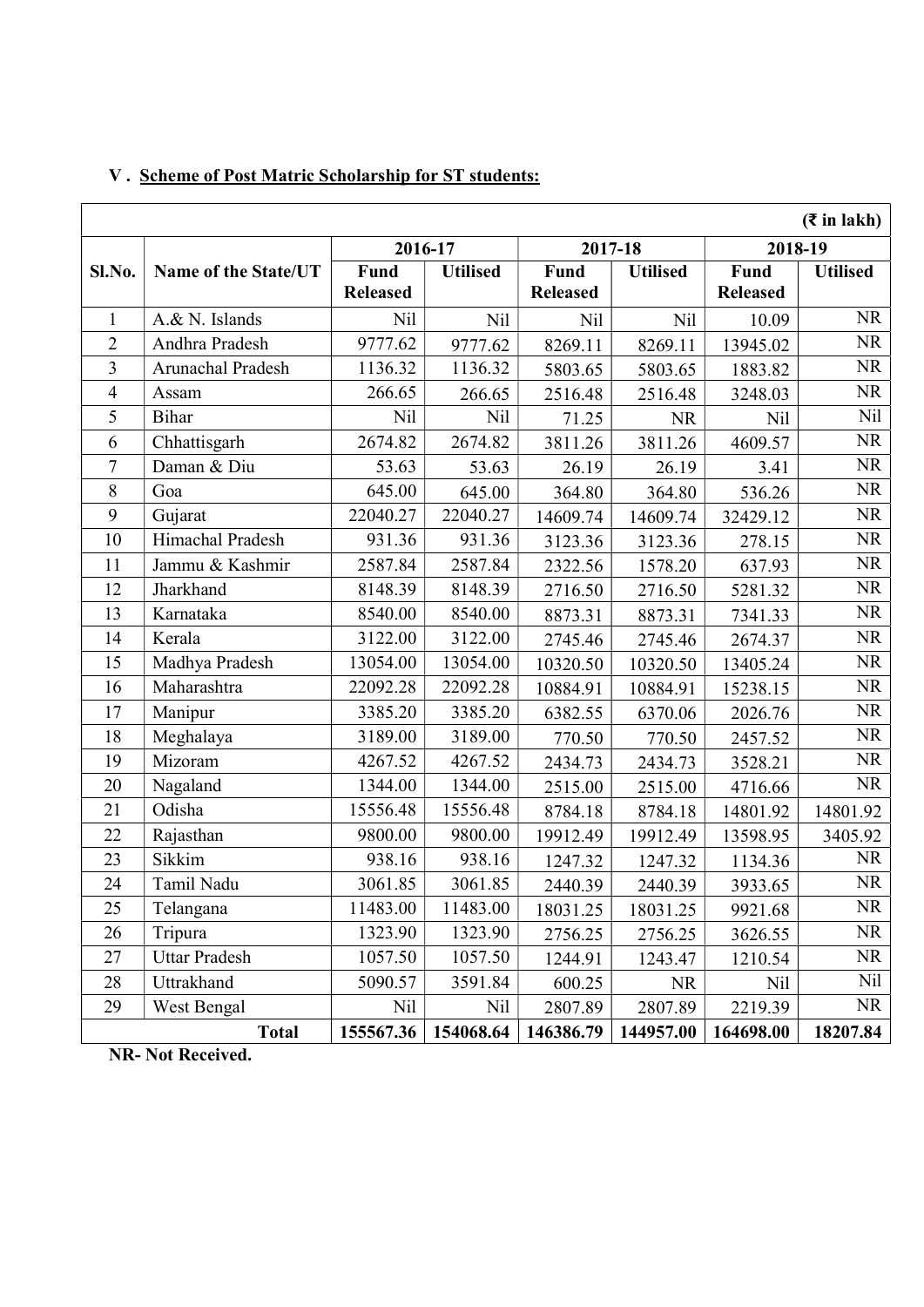| (Rs. in Lakh)  |                    |                         |                 |                  |                 |                  |                 |  |  |  |
|----------------|--------------------|-------------------------|-----------------|------------------|-----------------|------------------|-----------------|--|--|--|
| SI.            | State/             | 2016-17                 |                 | 2017-18          |                 | 2018-19          |                 |  |  |  |
| No.            | <b>Institution</b> | <b>Fund</b><br>released | <b>Utilized</b> | Fund<br>released | <b>Utilized</b> | Fund<br>released | <b>Utilized</b> |  |  |  |
|                | Chhattisgarh       | Nil                     | Nil             | Nil              | Nil             | Nil              | Nil             |  |  |  |
| $\overline{2}$ | Kerala             | Nil                     | Nil             | 393.52           | 298.52          | Nil              | Nil             |  |  |  |
| 3              | Orissa             | Nil                     | Nil             | Nil              | Nil             | Nil              | Nil             |  |  |  |
| $\overline{4}$ | Rajasthan          | 43.43                   | <b>NR</b>       | Nil              | <b>Nil</b>      | Nil              | Nil             |  |  |  |
| 5              | Tripura            | 351.10                  | 276.79          | 201.48           | <b>NR</b>       | Nil              | Nil             |  |  |  |
| 6              | West Bengal        | 431.47                  | 431.47          | Nil              | Nil             | 85.00            | <b>NR</b>       |  |  |  |
|                | Mizoram            | 174.00                  | 174.00          | Nil              | Nil             | 696.00           | 696.00          |  |  |  |
| 9              | Sikkim             | Nil                     | Nil             | Nil              | Nil             | 219.00           | <b>NR</b>       |  |  |  |
| 8              | <b>TRIFED</b>      | 3900.00                 | 3900.00         | 3900.00          | 3900.00         | 6250.00          | <b>NR</b>       |  |  |  |

### VI. Scheme 'Institutional Support for Development and Marketing of Tribal Products/Produce'.

NR- Not Received.

### VII. Scheme of Mechanism for Marketing of Minor Forest Produce (MFP) through Minimum Support Price (MSP) and Development of Value Chain for MFP':

|                |                                     |            |         | (Rs. in Lakh) |
|----------------|-------------------------------------|------------|---------|---------------|
| SI.<br>No.     | Name of State<br><b>Institution</b> | 2016-17    | 2017-18 | 2018-19       |
|                | Odisha                              | Nil        | Nil     | Nil           |
| $\overline{2}$ | Gujarat                             | Nil        | Nil     | 619.00        |
| $\overline{3}$ | Maharashtra                         | Nil        | Nil     | Nil           |
| $\overline{4}$ | Rajasthan                           | Nil        | Nil     | Nil           |
| 5              | Jharkhand                           | Nil        | Nil     | Nil           |
| 6              | Madhya Pradesh                      | Nil        | Nil     | 2681.00       |
| 7              | Chhattisgarh                        | Nil        | 89.00   | Nil           |
| 8              | Andhra Pradesh                      | Nil        | 300.00  | 710.00        |
| 9              | Manipur                             | Nil        | 11.00   | 90.00         |
| 10             | Nagaland                            | Nil        | 19.00   | 88.00         |
| 11             | <b>Uttar Pradesh</b>                | <b>Nil</b> | 240.00  | 821.00        |
| 12             | Kerala                              | Nil        | Nil     | 418.00        |
| 13             | West Bengal                         | Nil        | Nil     | 657.00        |
| 14             | Karnataka                           | Nil        | Nil     | 125.00        |
|                | Total                               | Nil        | 659.00  | 6209.00       |

Status of utilization of funds: The said funds are released as revolving fund to be operated at State level for upfront payment for procuring MFP. After the MFP is disposed off, the proceeds there from, shall be credited back to this fund. Hence, no utilization certificate is required to be furnished by State Government under the schemes. Utilization Certificate with respect to infrastructure have not been received from many implementation agencies.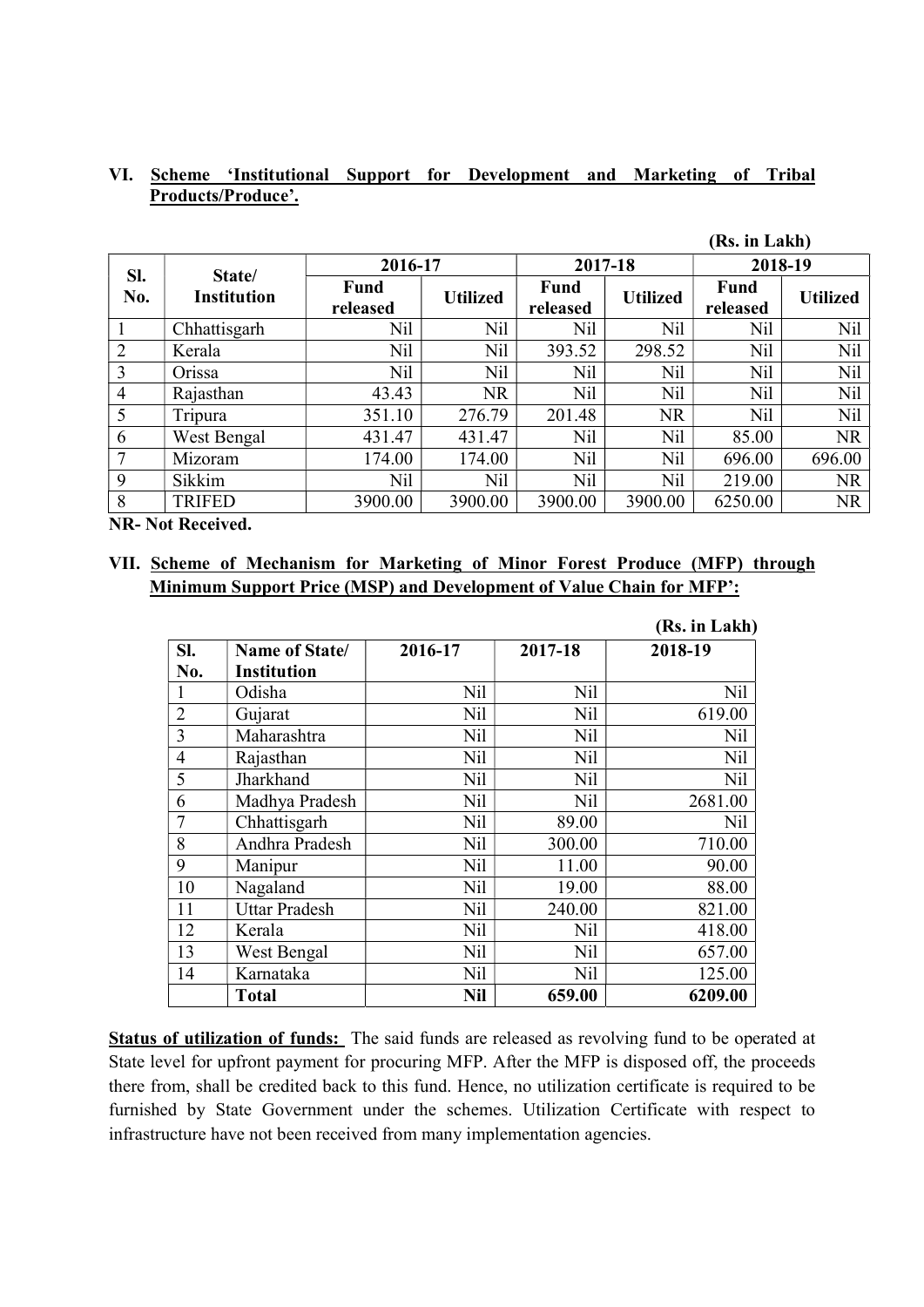# VIII. Support to National Scheduled Tribes Finance and Development Corporation (NSTFDC) / State Scheduled Tribes Finance and Development Corporations (STFDCs):-

# Details of Central Share Capital/ Equity Share Capital Released to the STFDCs (As on 5.12.2018)

(Rs. in lakhs)

|                 |                                                              |                      | 2013-14                 | 2014-15              |                  | 2015-16                        |                  |                             | 2016-17         |                         | 2017-18                |                      | 2018-19                |  |
|-----------------|--------------------------------------------------------------|----------------------|-------------------------|----------------------|------------------|--------------------------------|------------------|-----------------------------|-----------------|-------------------------|------------------------|----------------------|------------------------|--|
|                 | Name of the State/<br>Corporation                            | Fund<br>Release<br>d | Utiliza-<br>tion        | Fund<br>Release<br>d | Utiliza-<br>tion | <b>Fund</b><br><b>Released</b> | Utiliza-<br>tion | Fund<br><b>Release</b><br>d | Utilizati<br>on | Fund<br><b>Released</b> | <b>Utiliza</b><br>tion | Fund<br>Release<br>d | <b>Utilizati</b><br>on |  |
|                 | $\mathbf{2}$                                                 | 3                    | $\overline{\mathbf{4}}$ | 5                    | 6                | $\overline{7}$                 | 8                | 9                           | 10              | 11                      | 12                     | 13                   | 14                     |  |
|                 | Arunachal Pradesh Ind Dev &<br>Fin Corporation, Itanagar     | 200.00               | 200.00                  | Nil                  | Nil              | Nil                            | Nil              | Nil                         | Nil             | 5.00                    | 5.00                   | Nil                  | Nil                    |  |
| 3               | <b>Goa</b> State STs Finance and Dev<br>Corpn Ltd, Panaji    | Nil                  | Nil                     | 640.00               | 640.00           | Nil                            | Nil              | Nil                         | Nil             | 465.00                  | 465.00                 | N <sub>i</sub> l     | Nil                    |  |
| $\overline{4}$  | HP SCs &STs Dev Corpn, Solan                                 | 88.00                | NR                      | 42.00                | <b>NR</b>        | Nil                            | Nil              | Nil                         | Nil             | Nil                     | Nil                    | Nil                  | Nil                    |  |
| 5               | <b>J&amp;K</b> SCs, STs & BCs Dev Corpn,<br>Jammu            | 577.00               | 577.00                  | 470.00               | 470.00           | Nil                            | Nil              | Nil                         | Nil             | Nil                     | Nil                    | Nil                  | Nil                    |  |
| $\overline{7}$  | Karnataka Maharshi Valmiki STs<br>Dev Corpn, Bangaluru       | 800.00               | 792.59                  | Nil                  | Nil              | Nil                            | Nil              | Nil                         | Nil             | Nil                     | Nil                    | Nil                  | Nil                    |  |
| 8               | Kerala State Dev Corpn for SCs &<br>STs Ltd (KSDC), Thrissur | 30.00                | 30.00                   | 20.00                | 20.00            | 22.00                          | 22.00            | Nil                         | Nil             | 50.00                   | <b>NR</b>              | Nil                  | Nil                    |  |
| 9               | MP Adivasi VittaAivam Vikas<br>Nigam (MPAVVN), Bhopal        | 530.00               | 530.00                  | Nil                  | Nil              | Nil                            | Nil              | Nil                         | Nil             | Nil                     | Nil                    | Nil                  | Nil                    |  |
| 11              | Orissa SCs STs Dev & Fin Coop<br>Corpn Ltd, Bhubaneshwar     | 90.00                | 90.00                   | 8.00                 | 8.00             | 0.50                           | <b>NR</b>        | Nil                         | Nil             | Nil                     | Nil                    | Nil                  | Nil                    |  |
| 13              | Sikkim SCs Tribes &<br>BCs Dev Corpn Ltd, Gangtok            | 250.00               | 250.00                  | Nil                  | Nil              | Nil                            | $\overline{Nil}$ | $\overline{Nil}$            | Nil             | Nil                     | Nil                    | Nil                  | Nil                    |  |
| 14              | Tripura STs Coop Dev Corpn Ltd<br>(TSTDC), Agartala          | 185.00               | 185.00                  | Nil                  | Nil              | Nil                            | Nil              | Nil                         | Nil             | Nil                     | Nil                    | 300.00               | NR                     |  |
| 15              | West Bengal SCs & STs Dev &<br>Fin Corpn (WBSCTDC), Kolkata  | 300.00               | 300.00                  | 1720.00              | 1720.00          | Nil                            | Nil              | Nil                         | Nil             | Nil                     | N <sub>il</sub>        | 500.00               | NR                     |  |
| $1\overline{6}$ | <b>NSTFDC (DELHI)</b>                                        | 3000.00              | 3000.00                 | 4100.00              | 4100.00          | 6310.50                        | 6310.50          | 6000.00                     | 6000.00         | 4980.00                 | 4980.00                | 5700.00              | 5700.00                |  |

NR – Not Released.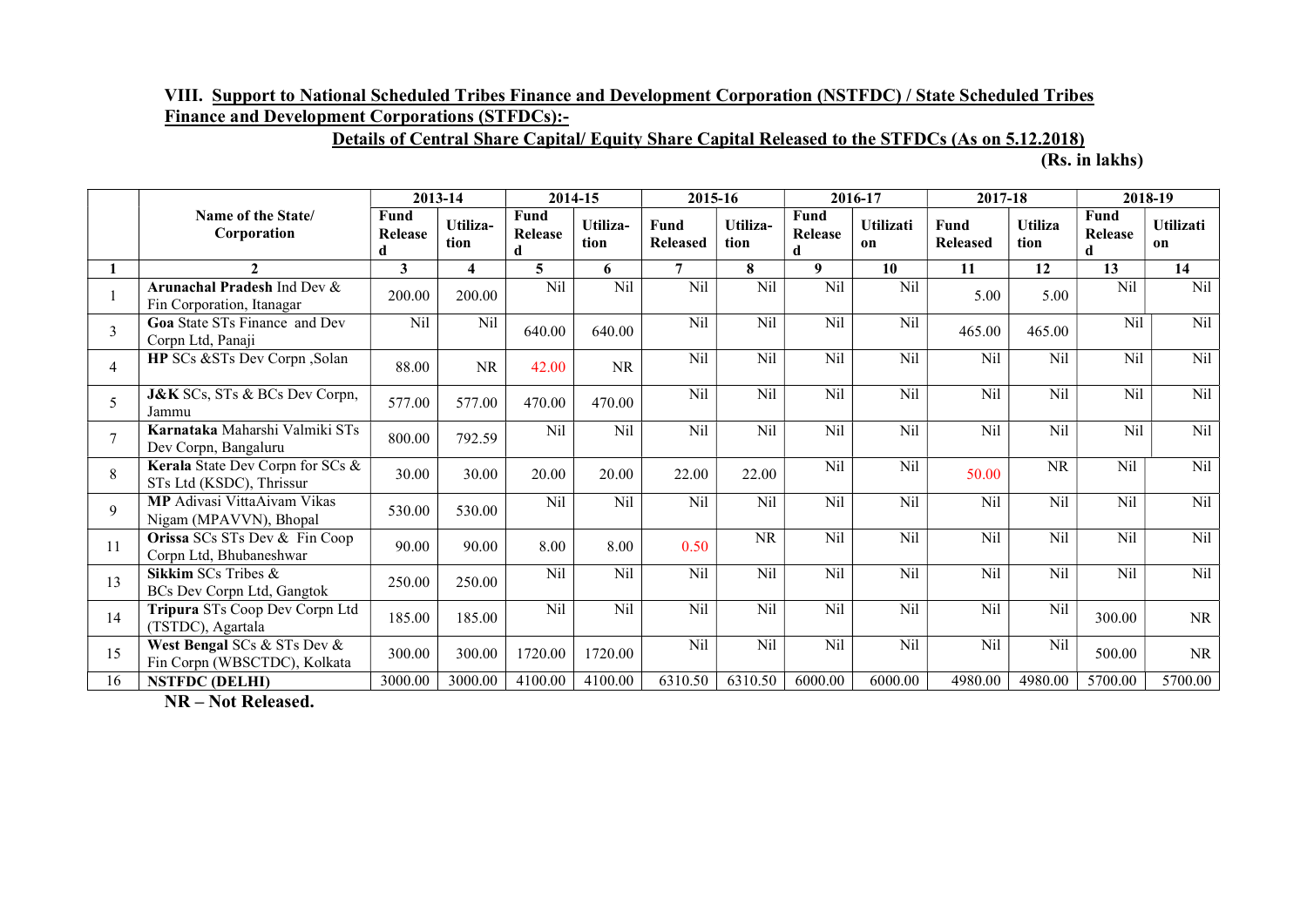# IX. Support to Tribal Research Institute (TRI):

(Rs. in Lakh)

| SI.            | Name of<br>State/UT  | 2016-17          |                 | 2017-18                 |                 | 2018-19                     |                 |
|----------------|----------------------|------------------|-----------------|-------------------------|-----------------|-----------------------------|-----------------|
| No.            |                      | Fund<br>released | <b>Utilized</b> | <b>Fund</b><br>released | <b>Utilized</b> | Fund<br>released            | <b>Utilized</b> |
| $\mathbf{1}$   | Andhra Pradesh       | Nil              | Nil             | 940.42                  | 470.00          | 749.58                      | <b>NR</b>       |
| $\overline{2}$ | A & N                | Nil              | Nil             | Nil                     | Nil             | 99                          | <b>NR</b>       |
| 3              | Arunachal            |                  |                 |                         |                 |                             | <b>NR</b>       |
|                | Pradesh              | Nil              | Nil             | 647.99                  | <b>NR</b>       | 253.01                      |                 |
| 4              | Assam                | Nil              | Nil             | 183.65                  | 152.15          | 198.75                      | <b>NR</b>       |
| 5              | Chhattisgarh         | Nil              | Nil             | 168.73                  | 23.46           | 504.49                      | <b>NR</b>       |
| 6              | Gujarat              | Nil              | Nil             | 2438.00                 | 2438.00         | Nil                         | <b>Nil</b>      |
| 7              | Himachal Pradesh     | Nil              | Nil             | Nil                     | Nil             | 106.8                       | <b>NR</b>       |
| $8\,$          | Jammu and            |                  |                 | Nil                     | Nil             |                             | <b>NR</b>       |
|                | Kashmir              | 340.00           | 240.00          |                         |                 | 97                          |                 |
| 9              | Jharkhand            | Nil              | Nil             | Nil                     | Nil             | 1211.83                     | 1211.83         |
| 10             | Karnataka            | 117.00           | 117.00          | 130.00                  | 115.00          | 106                         | 0.00            |
| 11             | Kerala               | 67.99            | 36.35           | 745.65                  | <b>NR</b>       | 401.25                      | <b>NR</b>       |
| 12             |                      |                  |                 |                         |                 | 738.344                     | <b>NR</b>       |
|                | Madhya Pradesh       | 54.35            | 54.35           | 732.51                  | 168.14          | 5                           |                 |
| 13             | Maharashtra          | Nil              | Nil             | Nil                     | Nil             | 485.01                      | <b>NR</b>       |
| 14             | Manipur              | 109.00           | 109.00          | 58.00                   | 58.00           | 530.11                      | <b>NR</b>       |
| 15             | Mizoram              | Nil              | Nil             | Nil                     | Nil             | 564.36                      | 202.00          |
| 16             | Nagaland             | Nil              | Nil             | Nil                     | Nil             | 825                         | 50.00           |
| 17             | Odisha               | 322.39           | 334.89          | 662.90                  | 647.90          | 819.07                      | 500.00          |
| 18             | Rajasthan            | Nil              | Nil             | 169.25                  | 169.25          | 214                         | <b>NR</b>       |
| 19             | Sikkim               | 111.00           | 111.00          | 136.00                  | 136.00          | 194.5                       | 194.5           |
| 20             | Tamil Nadu           | Nil              | Nil             | 133.20                  | <b>NR</b>       | 177.25                      | 42.42           |
| 21             | Telangana            | 121.90           | 121.90          | 339.50                  | 339.50          | 454                         | <b>NR</b>       |
| 22             | Tripura              | 73.25            | 73.25           | 198.75                  | 171.24          | 316.14                      | <b>NR</b>       |
| 23             | <b>Uttar Pradesh</b> | 43.26            | <b>NR</b>       | Nil                     | Nil             | Nil                         | Nil             |
| 24             | West Bengal          | 150.82           | 150.82          | 215.45                  | 215.45          | 380.15                      | 380.15          |
|                |                      | Nil              | Nil             | Nil                     | Nil             | 574.351                     |                 |
| 25             | Meghalaya            |                  |                 |                         |                 | 5                           | <b>NR</b>       |
|                | <b>Total</b>         | 1510.96          | 1348.56         | 7900.00                 | 5104.09         | 10000.0<br>$\boldsymbol{0}$ | 2580.90         |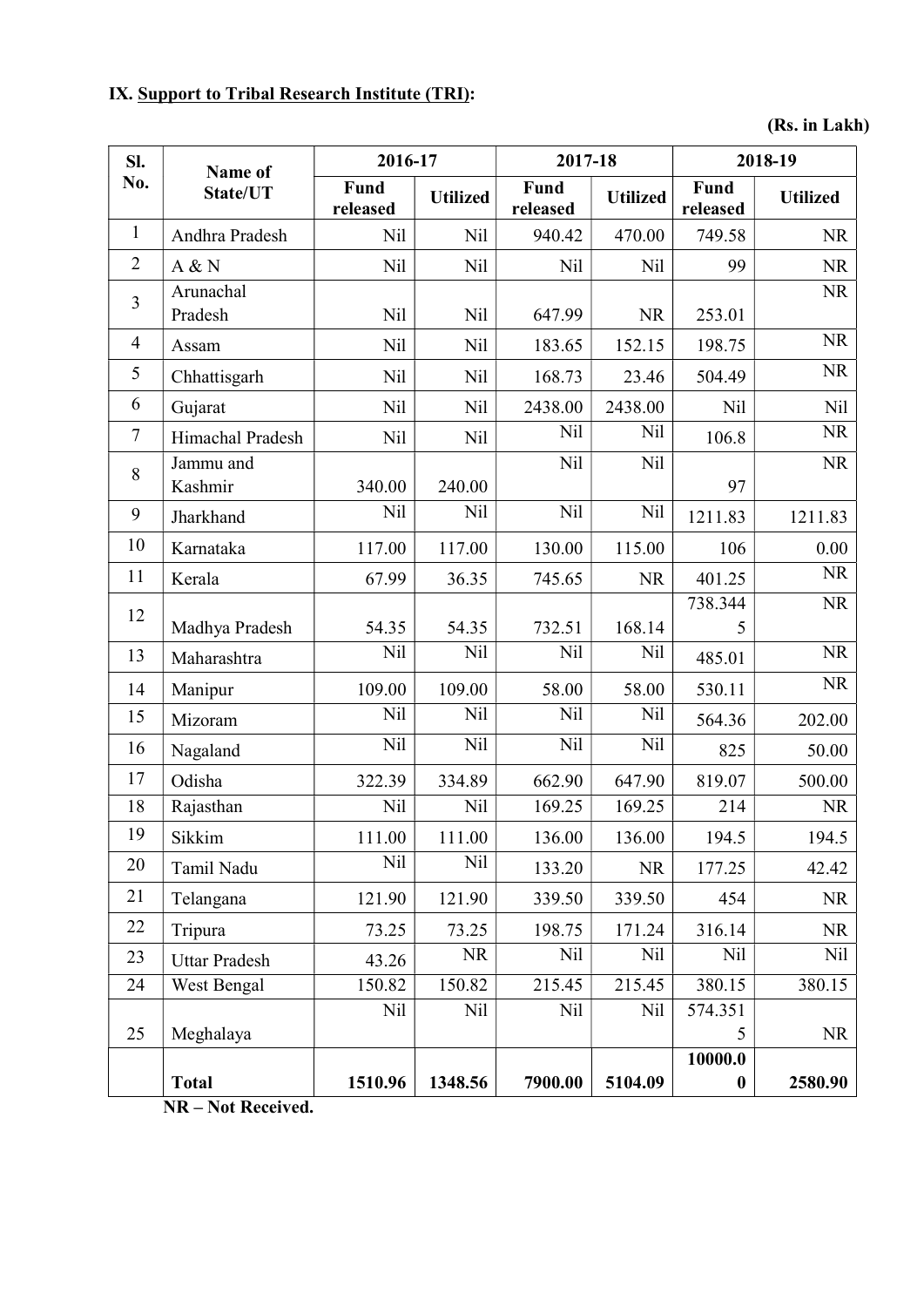|                 |                          |         |                     | (Rs. in Lakh) |
|-----------------|--------------------------|---------|---------------------|---------------|
| Sl.No.          | <b>Name of the State</b> | 2016-17 | 2017-18             | 2018-19       |
| 1               | Andhra Pradesh           | 160.58  | 176.73              | 128.76        |
| $\overline{c}$  | Arunachal Pradesh        | 456.05  | 605.24              | 487.11        |
| $\overline{3}$  | Assam                    | 137.66  | 170.77              | 188.77        |
| $\overline{4}$  | Chhattisgarh             | 65.97   | 75.36               | 110.33        |
| $\overline{5}$  | Gujarat                  | 111.94  | 73.15               | 146.90        |
| 6               | <b>Himachal Pradesh</b>  | 277.34  | 251.10              | 280.16        |
| 7               | Jharkhand                | 405.76  | $\overline{966.29}$ | 1429.16       |
| $\overline{8}$  | Jammu & Kashmir          | Nil     | 19.69               | 19.69         |
| $\overline{9}$  | Karnataka                | 389.10  | 244.94              | 467.72        |
| 10              | Kerala                   | 113.55  | 66.56               | 77.30         |
| 11              | Madhya Pradesh           | 152.78  | 119.21              | 306.95        |
| 12              | Maharashtra              | 202.95  | 377.48              | 312.32        |
| $\overline{13}$ | Manipur                  | 394.06  | 264.29              | 206.19        |
| 14              | Meghalaya                | 606.93  | 697.71              | 824.78        |
| $\overline{15}$ | Mizoram                  | 40.16   | 55.89               | 93.73         |
| 16              | Nagaland                 | Nil     | 30.80               | 18.04         |
| 17              | Odisha                   | 457.37  | 1168.97             | 2222.85       |
| 18              | Rajasthan                | 67.83   | 14.50               | 126.02        |
| 19              | Sikkim                   | 52.05   | 90.81               | 85.02         |
| 20              | Tamil Nadu               | 38.91   | 280.50              | 329.13        |
| 21              | Telangana                | 637.87  | 76.76               | 53.64         |
| $\overline{22}$ | Tripura                  | 66.02   | 32.62               | 57.72         |
| 23              | Uttrakhand               | 112.64  | 37.42               | 133.81        |
| 24              | <b>Uttar Pradesh</b>     | 34.49   | 67.43               | Nil           |
| 25              | West Begnal              | 315.33  | 937.43              | 805.67        |
| 26              | Delhi                    | 9.07    | 17.15               | 5.41          |
|                 | <b>Total</b>             | 5306.41 | 6918.80             | 8917.18       |

### X. Grants-in-aid to Voluntary Organisations working for the welfare of STs:

Note- The grant-in-aid under the schemes of Grant in Aid to Voluntary Organizations working for welfare of STs are released only after receipt of Utilization Certificate of previous grant and hence, under the schemes no Utilization Certificate is pending. Unspent balance if any, is adjusted while releasing subsequent grant to the particular NGO project.